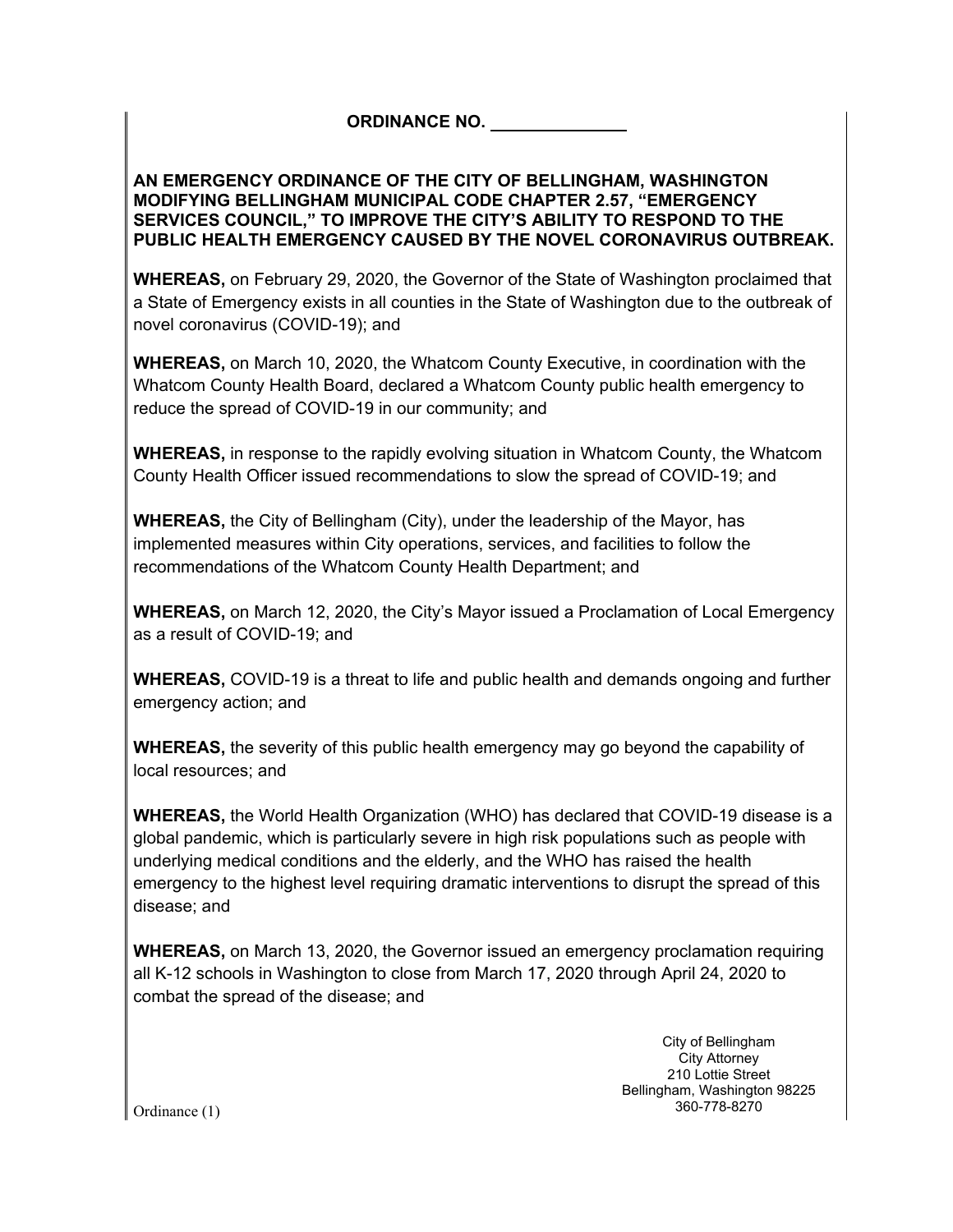**WHEREAS,** on March 13, 2020, the President of the United States declared a national emergency to allow the government to marshal additional resources to combat the virus; and

**WHEREAS,** on March 16, 2020, the Governor issued an emergency proclamation placing statewide limits on food and beverage services and areas of congregation in the state; and

**WHEREAS,** this proclamation prohibits: (1) the onsite consumption of food and/or beverages in public venues, including, but not limited to, restaurants, food courts, bars, taverns, coffee shops, catered events, clubs, and bowling alleys; (2) the operation of public venues in which people congregate for entertainment, social or recreational purposes, including, but not limited to, theaters, bowling alleys, gyms, fitness centers, non-tribal card rooms, barbershops and hair/nail salons, tattoo parlors, and pool halls; and (3) the operation of all retail stores except pharmacies and grocery stores, unless the stores establish and implement appropriate social distancing and sanitation measures; and

**WHEREAS,** the COVID-19 crisis has had a significant impact on the local economy impacting the retail, restaurant and other industries, resulting in layoffs and reduced work hours for a significant percentage of this workforce and loss of income for small businesses; and

**WHEREAS,** layoffs and substantially reduced work hours will lead to widespread economic hardship that will disproportionately impact low- and moderate- income workers resulting in lost wages, the inability to pay for basic household expenses, loss of housing due to nonpayment of rent, and an increase in people experiencing homelessness and the need for social support services; and

**WHEREAS,** to improve the City's ability to respond to this public health emergency in a timely, effective manner, the City should amend Bellingham Municipal Code Chapter 2.57, "Emergency Services Council."

## **NOW THEREFORE, THE CITY OF BELLINGHAM DOES ORDAIN:**

#### **Section 1: Bellingham Municipal Code (BMC) 2.57.030 is amended as follows:**

The emergency services council is created and shall consist of the following:

A. The mayor, who shall be chairman;

- B. The director of emergency services, who shall be vice-chairman; and
- C. The city council president, or designee.

City of Bellingham City Attorney 210 Lottie Street Bellingham, Washington 98225 360-778-8270

Ordinance (2)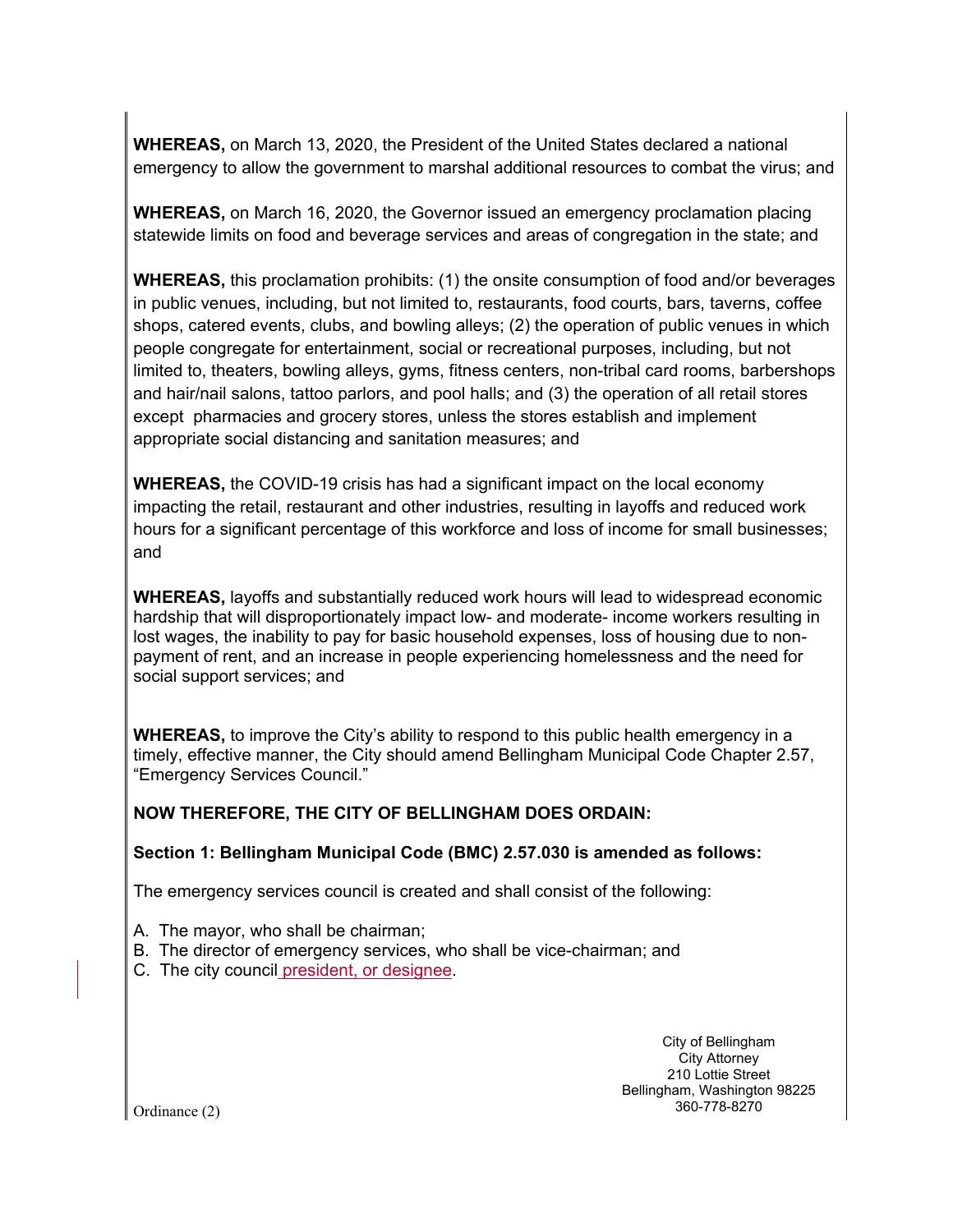### **Section 2: BMC 2.57.040 is amended as follows:**

A. It shall be the duty of the emergency services council, and it is empowered, to review and recommend for adoption, emergency services and mutual aid plans and agreements and such resolutions, rules, and regulations as are necessary to implement such plans and agreements.

B. The emergency services council shall meet upon call of the chairman or, in his absence from the city or inability to call such meeting, upon the call of the vice-chairman.

C. All orders, rules, regulations, or resolutions preparedaction taken by the emergency services council during the pendency of an emergency or disaster shall be reviewed by suchthe council at least once every 48 hours for the purpose of determining their continued efficacy due to changed circumstances. However, if the Mayor determines, based on the recommendation of the director of emergency services, that the emergency or disaster will require emergency measures lasting longer than one week, the emergency services council may extend the interval for reviewing all orders, rules, regulations, and resolutionssuch actions from 48 hours to a longer time period.

D. An order as authorized by BMC 2.57.060 (A) shall require confirmation by the City Council at the earliest practicable time. Neither a proclamation of emergency, nor an order authorized by BMC 2.57.060 (B) through (E), nor an action under RCW 38.52.070 requires confirmation by the City Council.

E. The confirmation of emergency orders of the Mayor, if intended to carry the force of law and be enforced as set forth in BMC 2.57.070, shall be by emergency ordinance adopted by City Council in accordance with the City Charter.

## **Section 3: BMC 2.57.060 is amended as follows:**

In the event of disaster as provided in this chapter, the mayor or, in the mayor's absence, the director is empowered to do the following:

A. Make and issue orders which shall have the force of law on matters reasonably related to the protection of life and property as affected by such disaster; provided, however, such orders must be confirmed at the earliest practicable time, and in any event not more than 24 hours after their issuance, by the emergency services council-by City Council;. Ssuch orders shall include but not be limited to the following:

1. An order imposing a general curfew applicable to the city as a whole, or to such geographical area or areas of the city and during such hours as he deems necessary, and from time to time to modify the hours such curfew will be in effect and the area or areas to which it will apply;

2. An order requiring any or all business establishments to close and remain closed until further order;

> City of Bellingham City Attorney 210 Lottie Street Bellingham, Washington 98225 360-778-8270

Ordinance (3)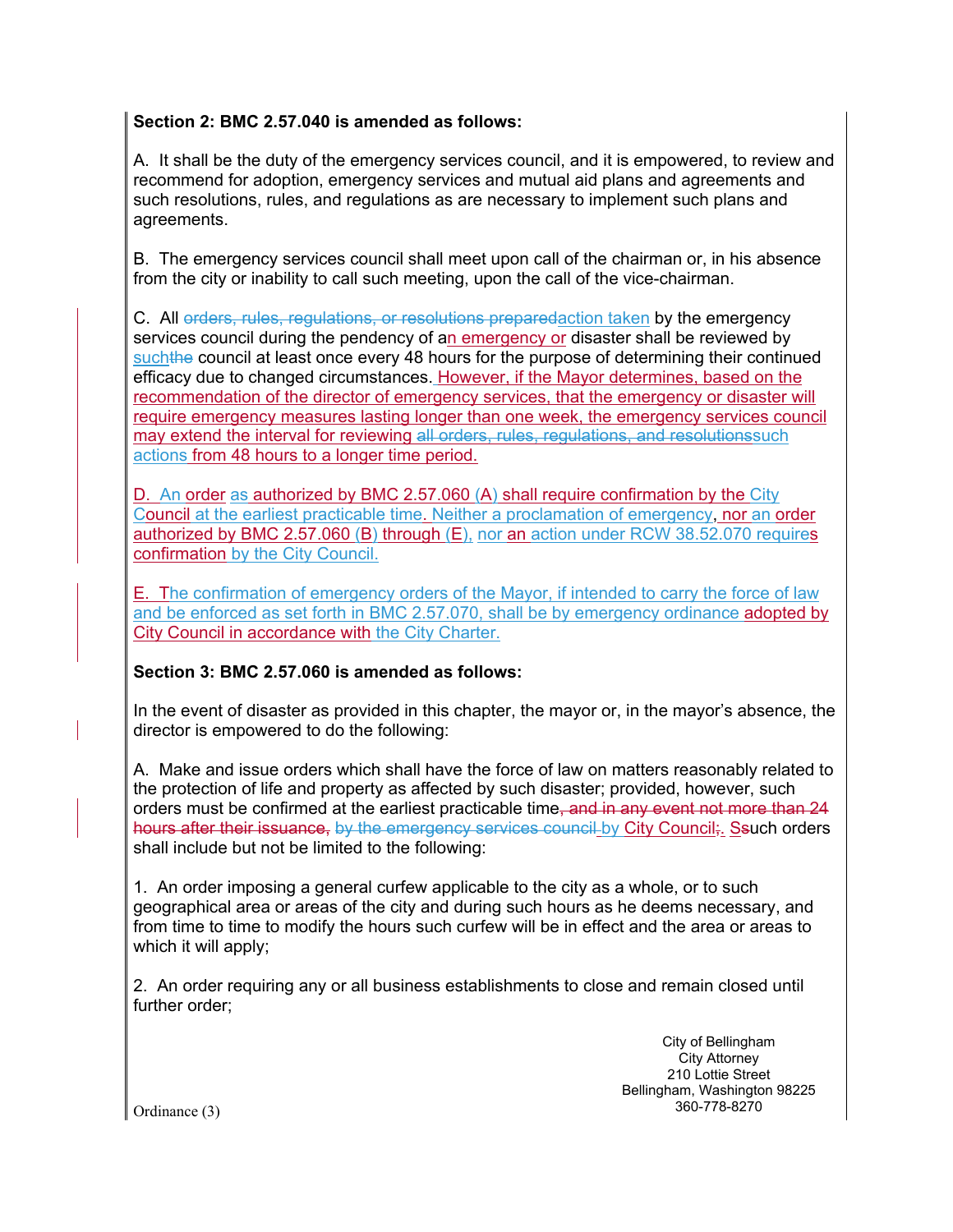3. An order requiring the closure of any or all bars, taverns, liquor stores, and other business establishments where alcoholic beverages are sold or otherwise dispensed; provided, that with respect to those business establishments which are not primarily devoted to the sale of alcoholic beverages and in which such alcoholic beverages may be removed or made secure from possible seizure by the public, the portions thereof utilized for the sale of items other than alcoholic beverages may, in the discretion of the mayor, be allowed to remain open;

4. An order requiring the discontinuance of the sale, distribution, or giving away of alcoholic beverages in any or all parts of the city;

5. An order requiring the discontinuance of the sale, distribution, or giving away of firearms and/or ammunition for firearms in any or all parts of the city;

6. An order requiring the discontinuance of the sale, distribution, or giving away of gasoline or other liquid flammable or combustible products in any container other than a gasoline tank properly affixed to a motor vehicle;

7. An order requiring the closure of any or all business establishments where firearms and/or ammunition for firearms are sold or otherwise dispensed; provided, that with respect to those business establishments which are not primarily devoted to the sale of firearms and/or ammunition and in which such firearms and/or ammunition may be removed or made secure from possible seizure by the public, the portions thereof utilized for sale of items other than firearms and ammunition may, in the discretion of the mayor, be allowed to remain open;

8. An order closing to the public any or all public places, including streets, alleys, public ways, schools, parks, beaches, amusement areas, and public buildings;

9. An order prohibiting the carrying or possession of firearms or any instrument which is capable of producing bodily harm and which is carried or possessed with the intent to use the same to cause such harm; provided, that any such order shall not apply to peace officers or military personnel engaged in the performance of their official duties;

10. An order prohibiting the carrying, possession, and/or sale of explosives; and

11. An order suspending regulations and allowing for the temporary siting and operation of essential facilities.

B. To obtain vital supplies, equipment, and such other properties found lacking and needed for the protection of the life and property of the people, and bind the city for the fair value thereof, and if required immediately, to commandeer the same for public use;

C. To require emergency services of any city officer or employee, and in the event of a proclamation by the Governor of the existence of a disaster, to command the aid of as many citizens of this community as he considers necessary in the execution of his duties; such

> City of Bellingham City Attorney 210 Lottie Street Bellingham, Washington 98225 360-778-8270

Ordinance (4)